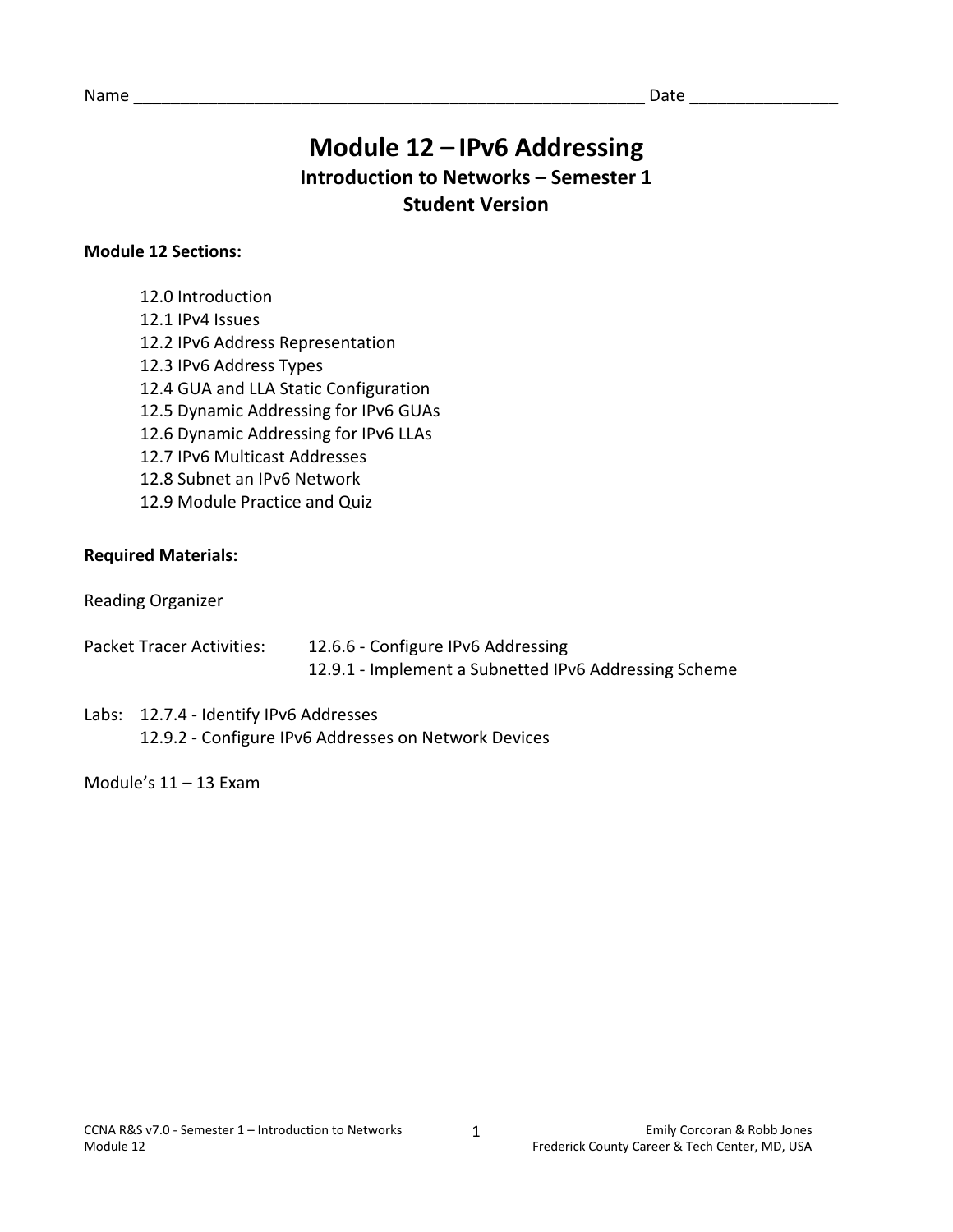Page intentionally left blank.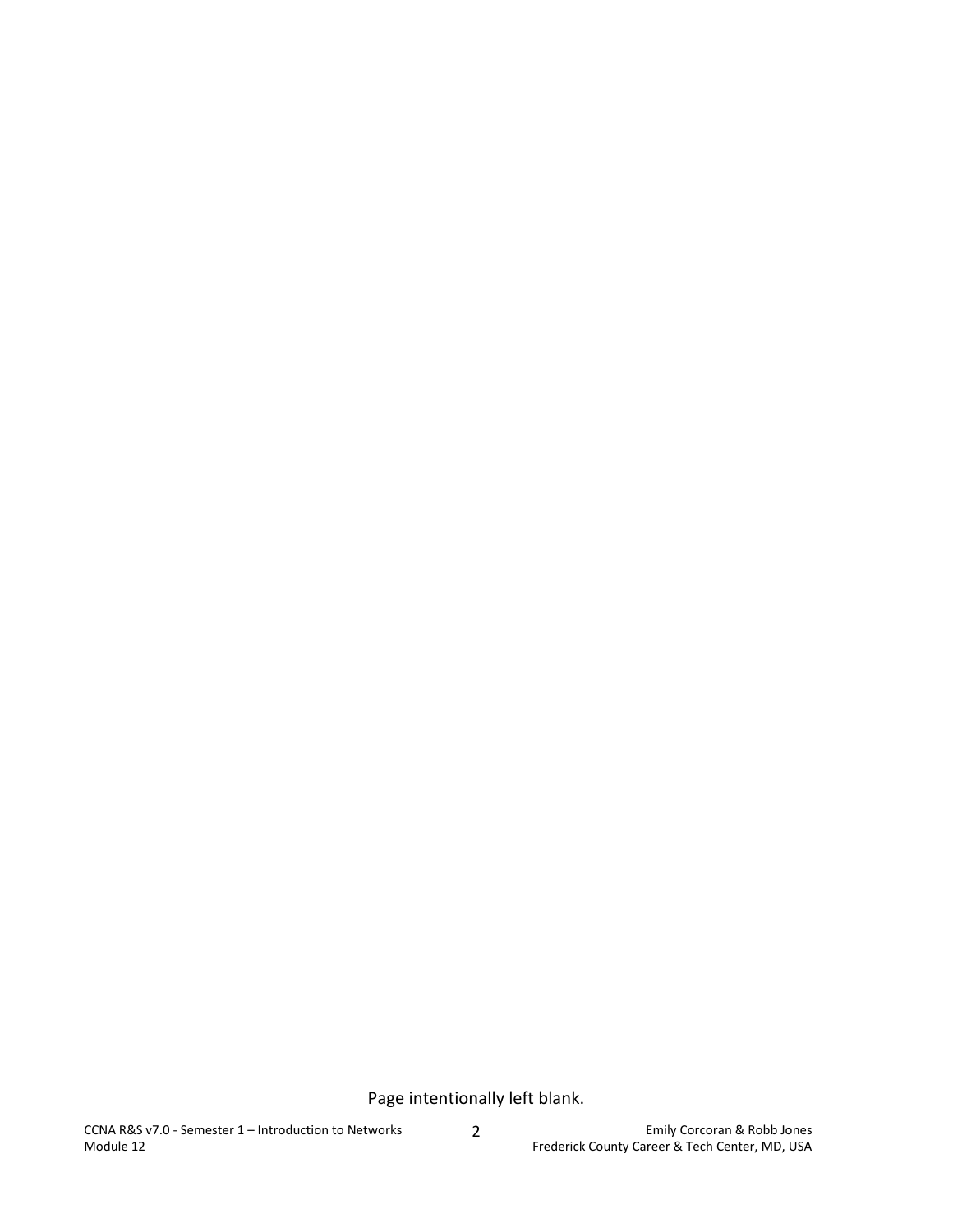Name\_\_\_\_\_\_\_\_\_\_\_\_\_\_\_\_\_\_\_\_\_\_\_\_\_\_\_\_\_\_\_\_\_\_\_\_\_\_\_\_\_\_\_\_\_\_\_\_\_\_\_\_\_\_\_\_\_\_ Date \_\_\_\_\_\_\_\_\_\_\_\_\_\_\_\_

# **Module 12– IPv4 Addressing Introduction to Networks – Semester 1 Student Version**

**Note**: The Reading Organizer has weighted scoring. Any question with the word **explain**, **define, or describe** in it is expected to have a longer answer and is worth two points each.

## **After completion of this chapter, you should be able to:**

- Explain the need for IPv6 addressing.
- Explain how IPv6 addresses are represented.
- Compare types of IPv6 network addresses.
- Explain how to Configure static global unicast and link-local IPv6 network addresses.
- Explain how to configure global unicast addresses dynamically.
- Configure link-local addresses dynamically.
- Identify IPv6 addresses.
- Implement a subnetted IPv6 addressing scheme.

# **12.1 IPv4 Issues**

1. IPv6 is designed to be the \_\_\_\_\_\_\_\_\_\_\_\_\_\_\_\_\_\_\_\_\_ to IPv4.

2. IPv6 has a larger \_\_\_\_\_\_\_\_\_\_\_\_\_\_\_\_\_\_\_ address space, providing \_\_\_\_\_\_\_\_\_\_\_\_\_ undecillion possible addresses.

3. Explain what Internet Control Message Protocol version 6 (ICMPv6) includes.

4. IPv4 has a theoretical maximum of \_\_\_\_\_\_\_\_\_\_\_\_\_\_ billion addresses.

5. **Example 3** and the state of addresses in combination with  $\frac{1}{2}$  and  $\frac{1}{2}$  have been instrumental in slowing the depletion of IPv4 address space.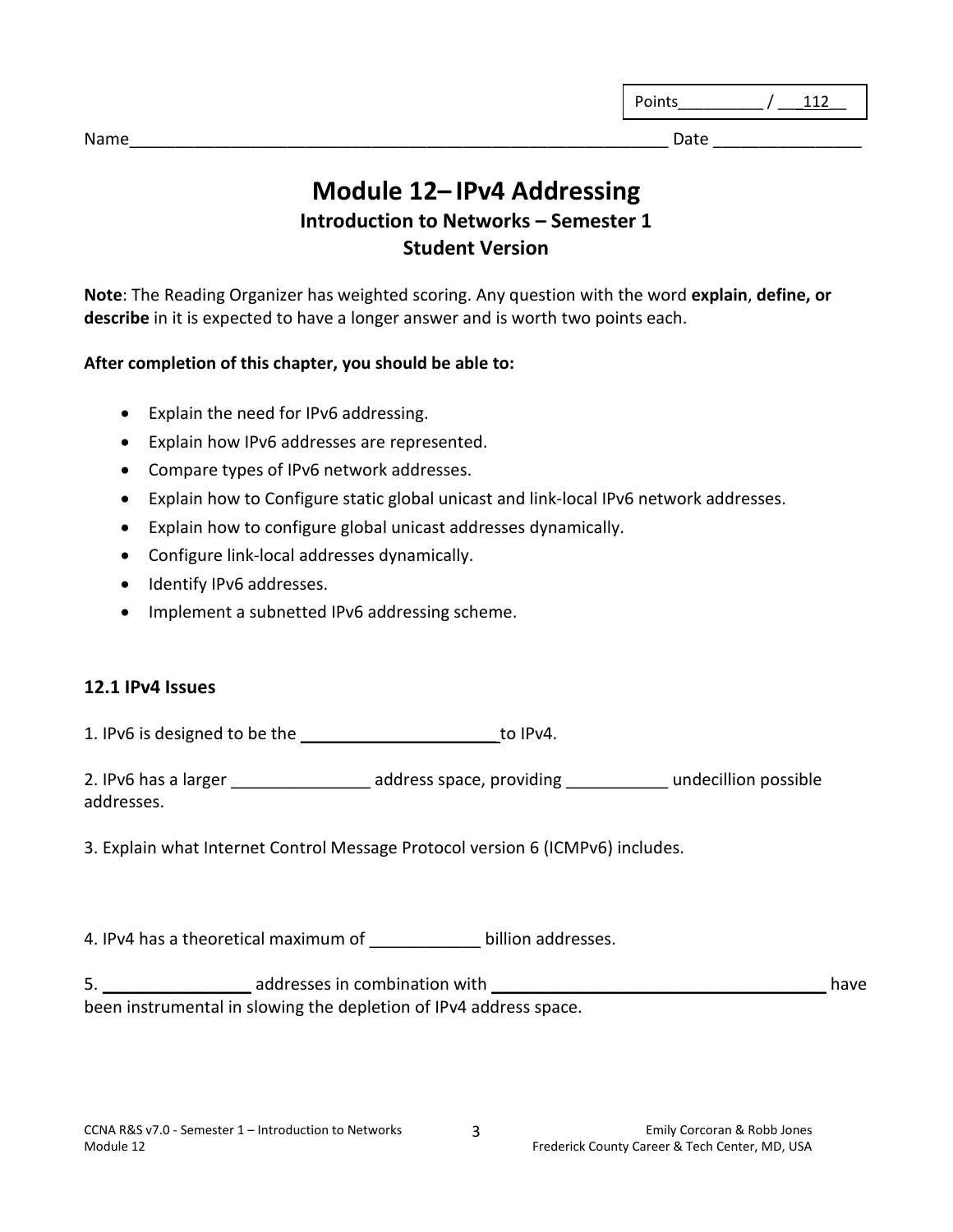6. Why is NAT is problematic for many applications?

a.

b.

7. The top two mobile providers in the United States report that over \_\_\_\_\_\_\_\_\_\_\_\_\_\_\_\_\_\_\_\_\_\_\_\_ of their traffic is over IPv6.

8. List and describe the three categories the IETF has created to help network administrators migrate the networks to IPv6.

a.  $\frac{1}{2}$  $b.$ c. \_\_\_\_\_\_\_\_\_\_\_\_\_\_\_\_\_\_\_\_\_\_\_\_\_\_\_\_\_\_\_\_\_\_\_\_ -

# **12.2 IPv6 Address Representation**

9. IPv6 addresses are \_\_\_\_\_\_\_\_\_\_\_\_\_\_\_ bits in length and written as a string of hexadecimal values.

10. Every \_\_\_\_\_\_\_\_\_\_\_\_\_\_\_\_\_\_\_\_\_\_ bits is represented by a single hexadecimal digit; for a total of 32 hexadecimal values

11. The term \_\_\_\_\_\_\_\_\_\_\_\_\_\_\_\_\_ refers to the eight bits of an IPv4 address.

12. In IPv6, a \_\_\_\_\_\_\_\_\_\_\_\_\_\_\_\_\_\_\_\_\_\_\_\_\_\_\_\_\_\_is the unofficial term used to refer to a segment of 16 bits, or four hexadecimal values

13. Preferred format means that you write IPv6 address using all \_\_\_\_\_\_\_\_\_\_ hexadecimal digits.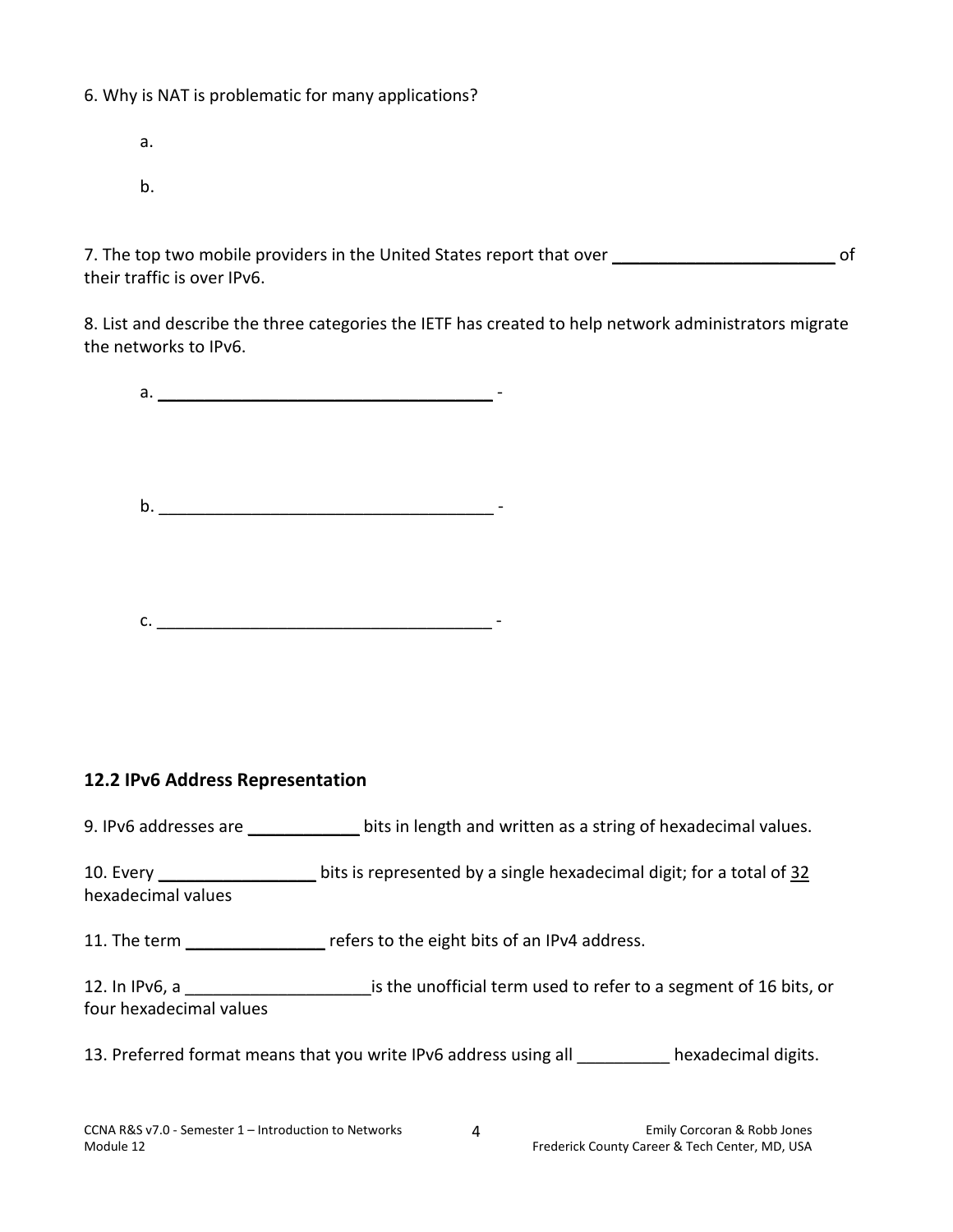14. What is Rule 1 when writing IPv6 addresses?

|  |  |  |  |  |  | 15. Using Rule 1 rewrite the IPv6 address shown below. |  |  |
|--|--|--|--|--|--|--------------------------------------------------------|--|--|
|--|--|--|--|--|--|--------------------------------------------------------|--|--|

fe80 : 0000 : 0000 : 0000 : 0123 : 4567 : 89ab : cdef

Answer:

16. What is Rule 2 when writing IPv6 addresses?

The double colon.

17. Using Rule 2 rewrite the IPv6 address shown below.

fe80 : 0000 : 0000 : 0000 : 0123 : 4567 : 89ab : cdef

Answer:

18. What is the shortened version of the IPv6 address shown when you combine both Rule 1 and 2.

fe80 : 0000 : 0000 : 0000 : 0123 : 4567 : 89ab : cdef

Answer:

#### **12.3 IPv6 Address Types**

19. List and describe the three broad categories of IPv6 addresses.

a.  $\frac{1}{2}$ 

b. \_\_\_\_\_\_\_\_\_\_\_\_\_\_\_\_\_\_\_\_\_\_\_\_\_\_\_\_\_\_\_\_\_\_\_\_ -

c. \_\_\_\_\_\_\_\_\_\_\_\_\_\_\_\_\_\_\_\_\_\_\_\_\_\_\_\_\_\_\_\_\_\_\_\_ -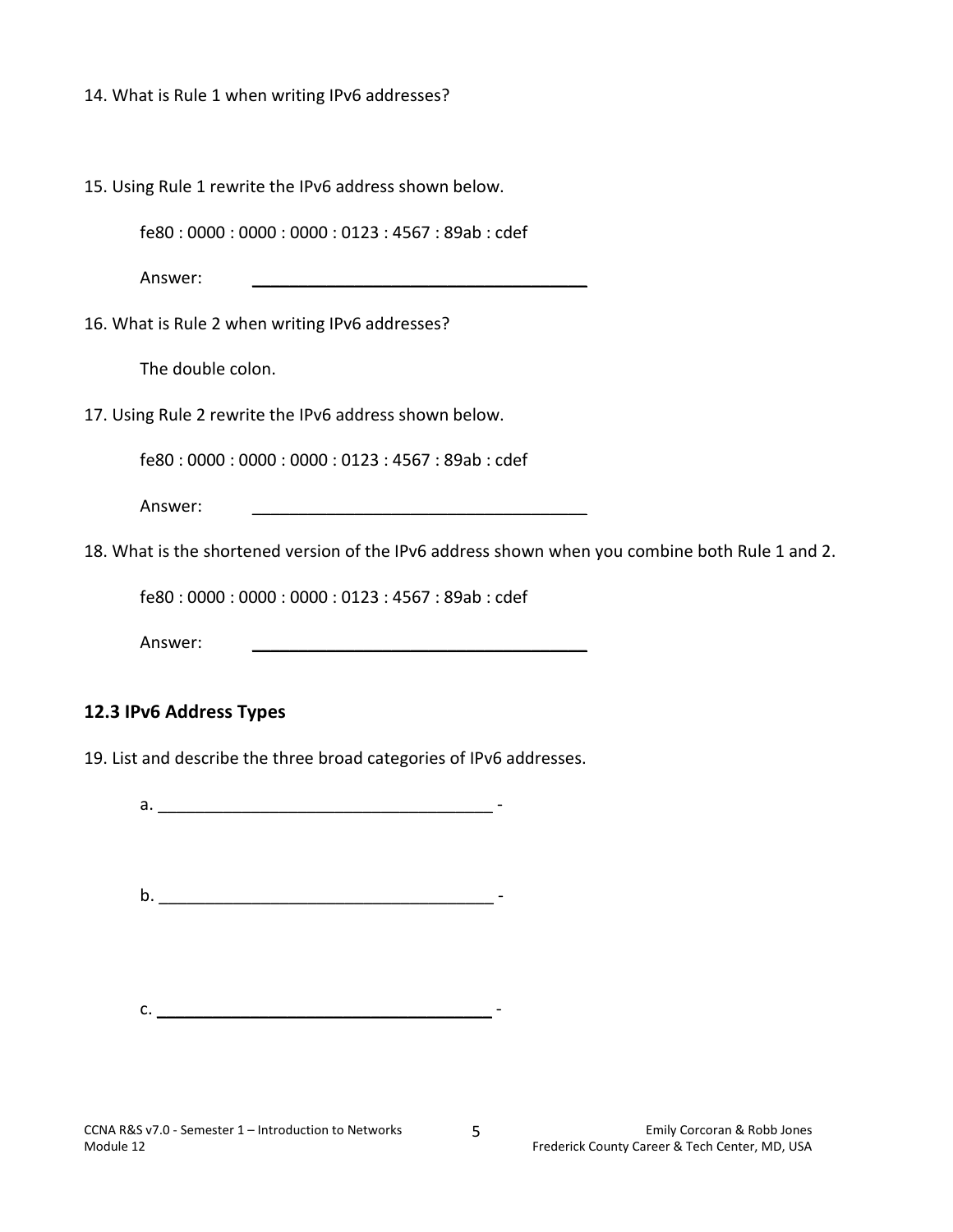| 20. IPv6 does not have a | address. |
|--------------------------|----------|
|--------------------------|----------|

21. The prefix, or network portion, of an IPv4 address can be identified by a subnet mask or \_\_\_\_\_\_\_\_\_\_\_\_\_\_\_\_\_\_\_\_\_\_\_\_\_\_\_\_\_ length.

22. In IPv4 the /24 is called the \_\_\_\_\_\_\_\_\_\_\_\_\_\_\_\_\_\_\_. In IPv6 it is called the \_\_\_\_\_\_\_\_\_\_\_\_\_\_\_\_\_\_\_\_\_..

23. The prefix length can range from \_\_\_\_\_\_\_\_\_\_to \_\_\_\_\_\_\_\_\_\_.

24. The recommended IPv6 prefix length for LANs and most other types of networks is /\_\_\_\_\_\_\_\_\_\_\_\_.

25. Explain why it is strongly recommended to use a 64-bit Interface ID for most networks.

26. List the six different types of IPv6 unicast addresses.

| а. |  |  |  |
|----|--|--|--|
| b. |  |  |  |
| c. |  |  |  |
| d. |  |  |  |
| e. |  |  |  |
| f. |  |  |  |

27. List and describe the two IPv6 unicast addresses that networked devices have.

| a. |  |  |  |
|----|--|--|--|
|    |  |  |  |
|    |  |  |  |
| b. |  |  |  |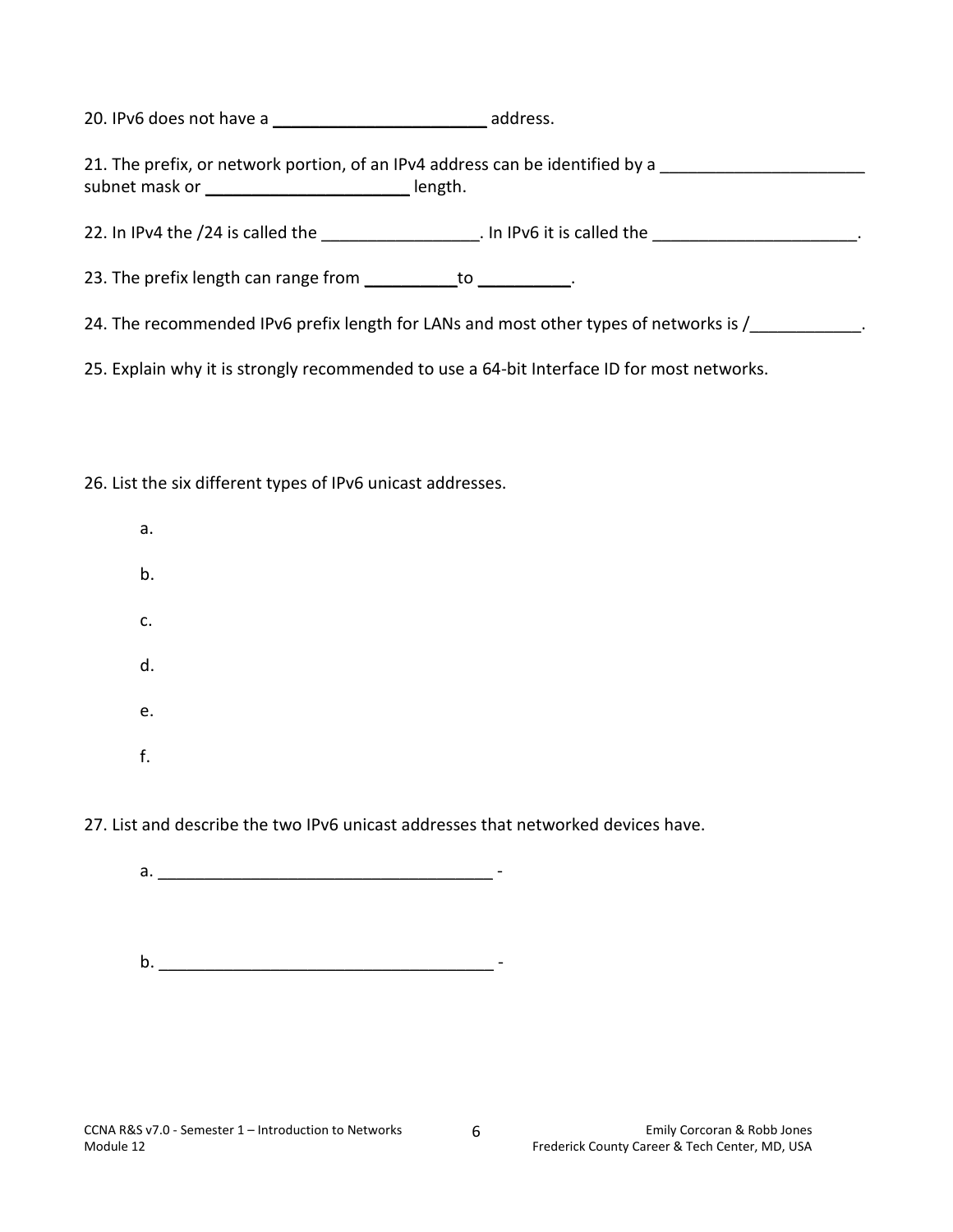28. The IPv6 unique local addresses (LLA) have some similarity to RFC 1918 private addresses for IPv4. Explain these significant differences.

| а. |  |  |  |
|----|--|--|--|
| b. |  |  |  |
| c. |  |  |  |

29. List and describe the three parts of a Global Unicast Address (GUA).

| а.                                                                     |                |                                                                               |
|------------------------------------------------------------------------|----------------|-------------------------------------------------------------------------------|
|                                                                        |                |                                                                               |
|                                                                        |                |                                                                               |
|                                                                        |                |                                                                               |
| b. $\qquad \qquad$                                                     |                |                                                                               |
|                                                                        |                |                                                                               |
|                                                                        |                |                                                                               |
|                                                                        |                |                                                                               |
| $c.$ $\overline{\phantom{a}}$                                          |                |                                                                               |
|                                                                        |                |                                                                               |
|                                                                        |                |                                                                               |
|                                                                        |                |                                                                               |
|                                                                        |                |                                                                               |
| 30. What does an IPv6 link-local address (LLA) enable a device to do?  |                |                                                                               |
|                                                                        |                |                                                                               |
|                                                                        |                |                                                                               |
| 31. Every IPv6-enabled network interface must have an _____________.   |                |                                                                               |
| 32. What happens if an LLA is not configured manually on an interface? |                |                                                                               |
|                                                                        |                |                                                                               |
|                                                                        |                |                                                                               |
|                                                                        |                |                                                                               |
| CCNA R&S v7.0 - Semester 1 - Introduction to Networks<br>Module 12     | $\overline{7}$ | Emily Corcoran & Robb Jones<br>Frederick County Career & Tech Center, MD, USA |

Frederick County Career & Tech Center, MD, USA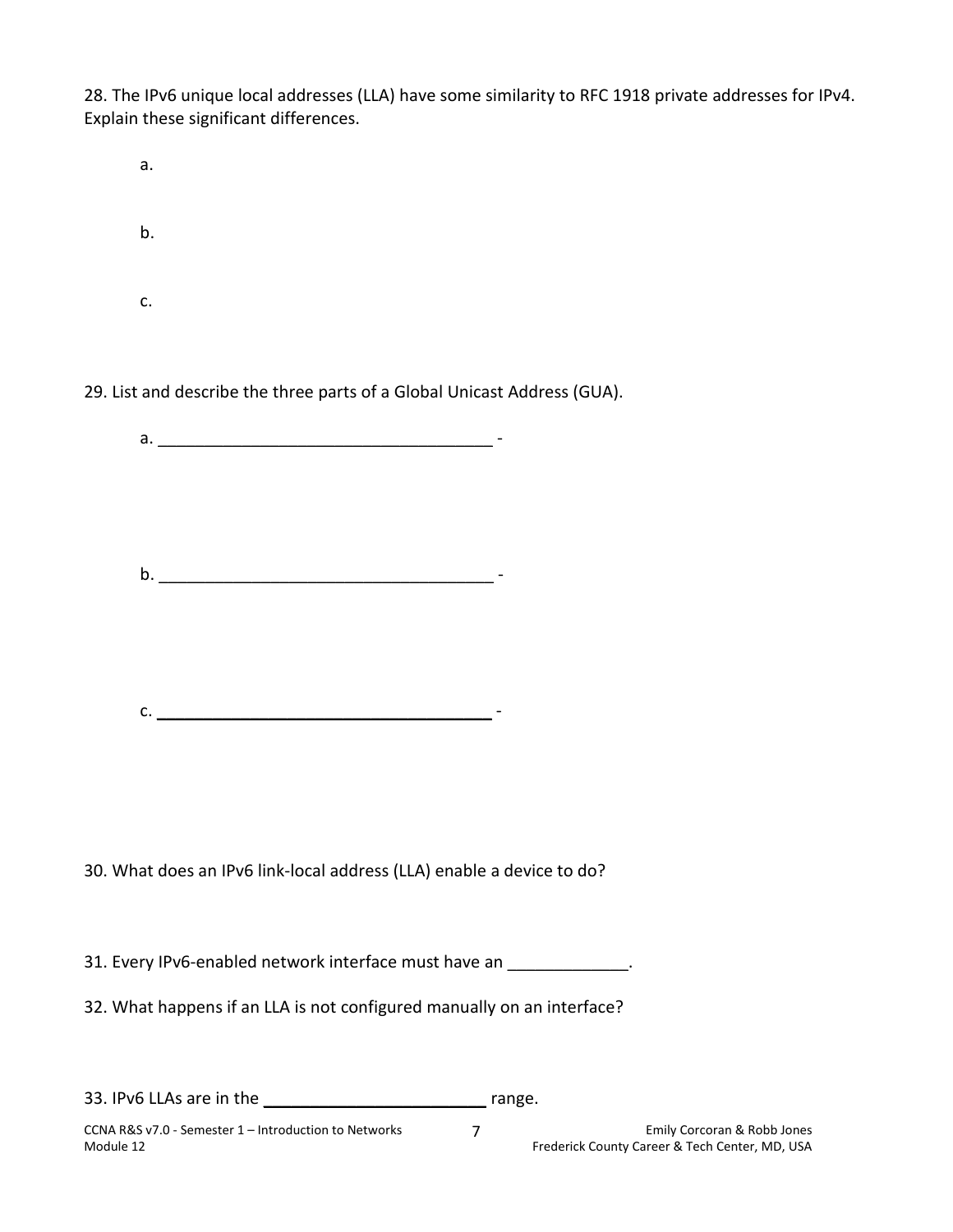34. Hosts use the LLA of a local router as the

35. List and describe the two ways that a device can obtain an LLA.

a.  $\blacksquare$ 

 $b.$ 

# **12.4 GUA and LLA Static Configuration**

36. List the two ways in which a device can obtain an IPv6 GUA automatically.

a.

b.

37. Configuring the LLA manually lets you create an address that is recognizable and easier to remember. Where is it typically necessary to create recognizable LLAs?

38. LLAs can be configured manually using the \_\_\_\_\_\_\_\_\_\_\_\_\_\_\_\_\_\_\_\_\_\_\_\_\_\_\_\_\_\_\_\_\_\_ command.

# **12.5 Dynamic Addressing for IPv6 GUAs**

39. For the Global Unicast Address (GUA), a device obtains the address dynamically through

\_\_\_\_\_\_\_\_\_\_\_\_\_\_\_\_\_\_\_\_\_\_\_\_\_\_\_\_\_\_\_\_\_\_\_\_\_\_\_\_\_\_\_\_\_\_\_\_\_\_\_\_ or \_\_\_\_\_\_\_\_\_\_\_\_\_\_\_\_\_\_\_\_ messages.

40. IPv6 routers periodically send out ICMPv6 RA messages, every \_\_\_\_\_\_\_\_\_\_\_\_\_\_\_\_\_\_\_\_\_\_\_\_\_\_\_\_, to all IPv6-enabled devices on the network.

41. \_\_\_\_\_\_\_\_\_\_ messages are sent to all IPv6 routers by hosts requesting addressing information.

42. \_\_\_\_\_\_\_\_\_\_\_\_ messages are sent to all IPv6 nodes.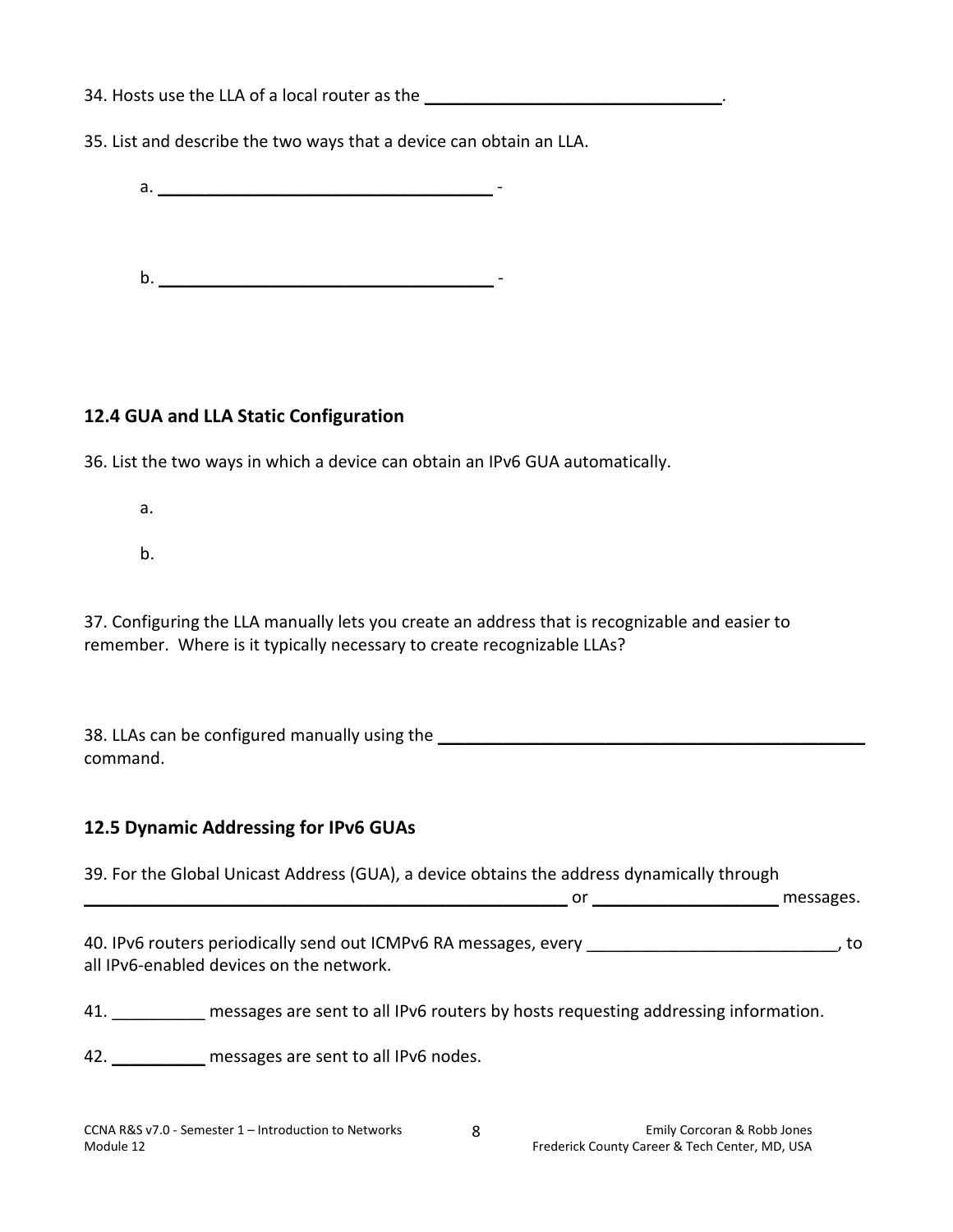43. If RA (SLAAC only) is used, what other information is sent with the RA?

a. b. c.

44. A router must be enabled for IPv6 routing, which is not enabled by default. What command is used to enable a router as an IPv6 router?

45. List and describe the three methods for RA messages.

a. Method 1: \_\_\_\_\_\_\_\_\_\_\_\_\_\_\_\_\_\_\_\_\_\_\_\_\_\_\_\_\_\_\_\_\_\_\_\_ -

b. Method 2: \_\_\_\_\_\_\_\_\_\_\_\_\_\_\_\_\_\_\_\_\_\_\_\_\_\_\_\_\_\_\_\_\_\_\_\_ -

c. Method 3: \_\_\_\_\_\_\_\_\_\_\_\_\_\_\_\_\_\_\_\_\_\_\_\_\_\_\_\_\_\_\_\_\_\_\_\_ -

46. When the RA message is either SLAAC or SLAAC with stateless DHCPv6, the client must generate its own \_\_\_\_\_\_\_\_\_\_\_\_\_\_\_\_\_\_\_\_\_\_\_\_\_\_\_\_.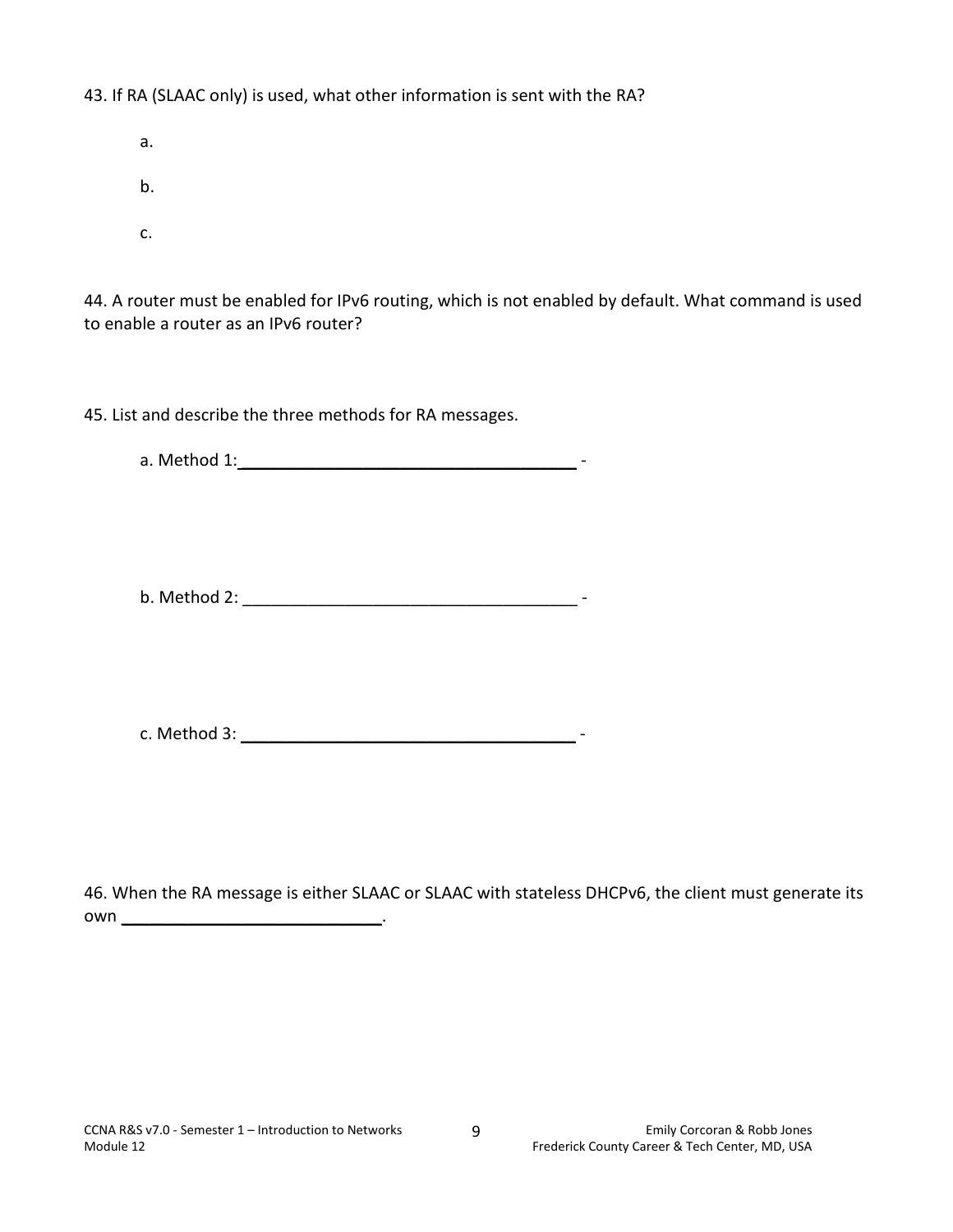47. Ethernet MAC addresses are usually represented in hexadecimal and are made up of two parts. List and describe these two parts.

a.  $\frac{1}{2}$ 

b.  $\Box$ 

## **12.6 Dynamic Addressing for IPv6 LLAs**

48. All IPv6 devices must have an \_\_\_\_\_\_\_\_\_\_\_\_\_\_\_\_\_\_\_\_.

49. What command do Windows users type to verify their IPv6 address?

50. By default, Cisco IOS routers use \_\_\_\_\_\_\_\_\_\_\_\_\_\_\_\_\_\_\_ to generate the interface ID for all LLAs on IPv6 interfaces.

51. List three router commands that can assist you with IPv6 address verification.

- a.
- b.
- c.

**12.7 IPv6 Multicast Addresses**

- 52. List the three broad categories of IPv6 addresses.
	- a.
	- b.
	- c.